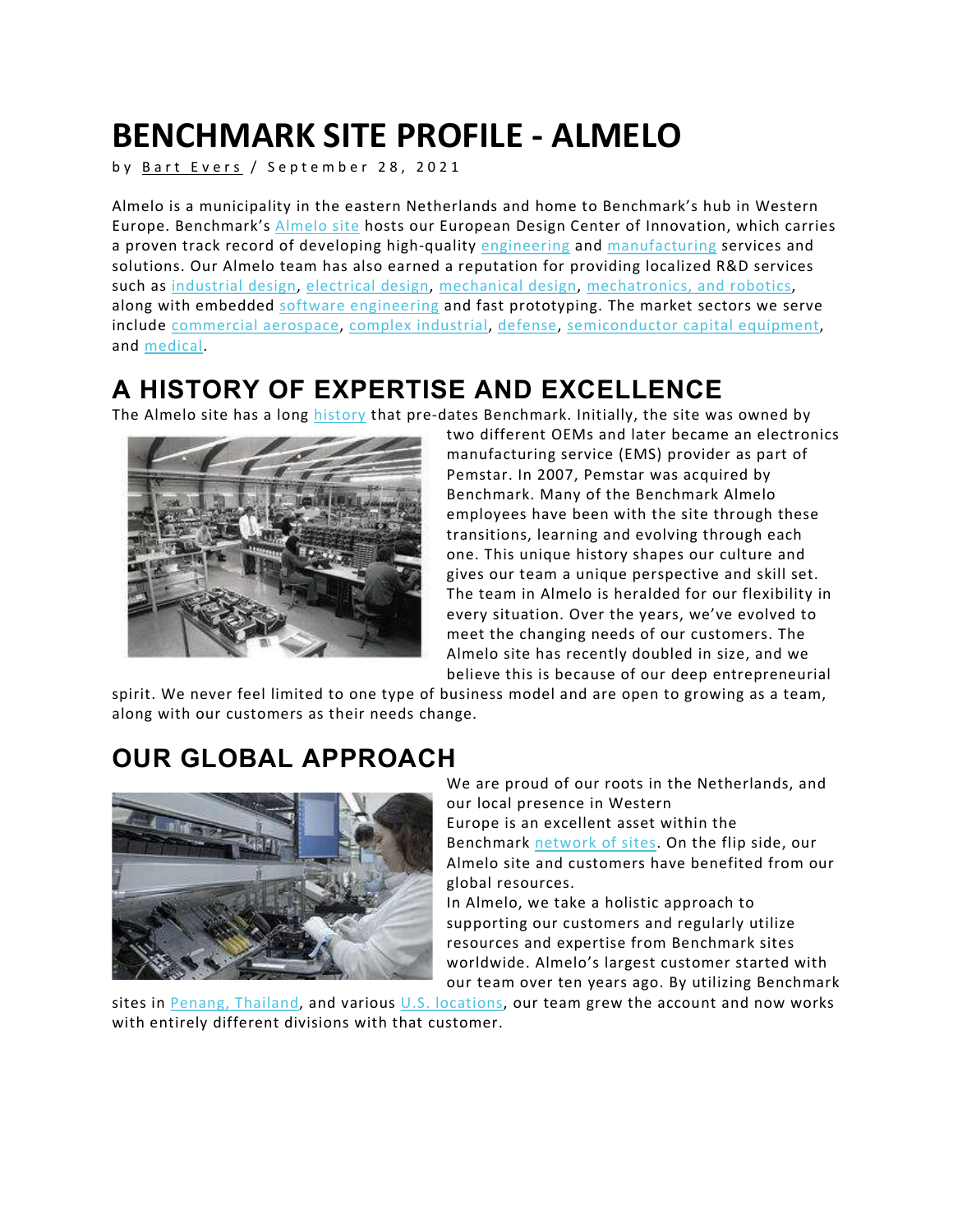#### PROBLEM SOLVERS AT OUR CORE



Our employees are problem solvers at heart, which is the core of what makes this team unique. We don't get stuck on problems, offload challenges on customers, or view complications as obstacles to success, instead, we see them as opportunities. When engineering service providers come across a challenge, the standard practice in the industry is to bring it to the customer and ask the customer how to solve it. Our approach to being a problem solver adds value to our customer relationship.

A great example of this is when our team began working on a project for DnaNudge, a U.K. MedTech leader, tasked with reengineering their novel DNA testing system into a device for rapid COVID-19 testing. The government in the U.K. placed a mega-order with DnaNudge for 5,000 devices for €161 million, providing all British hospitals with COVID-19 rapid testers.

DnaNudge selected Benchmark to help meet the production requirements quickly. At the start of the engagement, we came across several significant short-term challenges of moving the newly designed tester into production. We created a proactive engineering team to solve this challenge and approached DnaNudge with a solution. This move required an



additional investment on our part without a request from the customer. Still, it allowed us to ramp up production quickly, improve the product design and manufacturability, and ultimately successfully hit our goals.

This example demonstrates that even though our passion for problem-

solving means we may have to make an out-of-scope investment, we know it will payout in the end because of the tremendous value we add to our customers' products. This is the exact attitude that has built long-term customer loyalty.

## OUR UNIQUE SET OF SKILLS

Our team has a proven track record of solutions-oriented innovation and various capabilities such as industrial design, connected devices and systems, and embedded electronics. However, it's not a single market or type of technology that makes this team excellent; it's our diverse set of skills and top talent across every area that sets us apart from competitors. The result of our many years of investing in technology building blocks and talent is customers knowing they can come to us for new product introduction, no matter how complex their innovation may be. Utilizing our engineering talent and manufacturing capabilities, a global